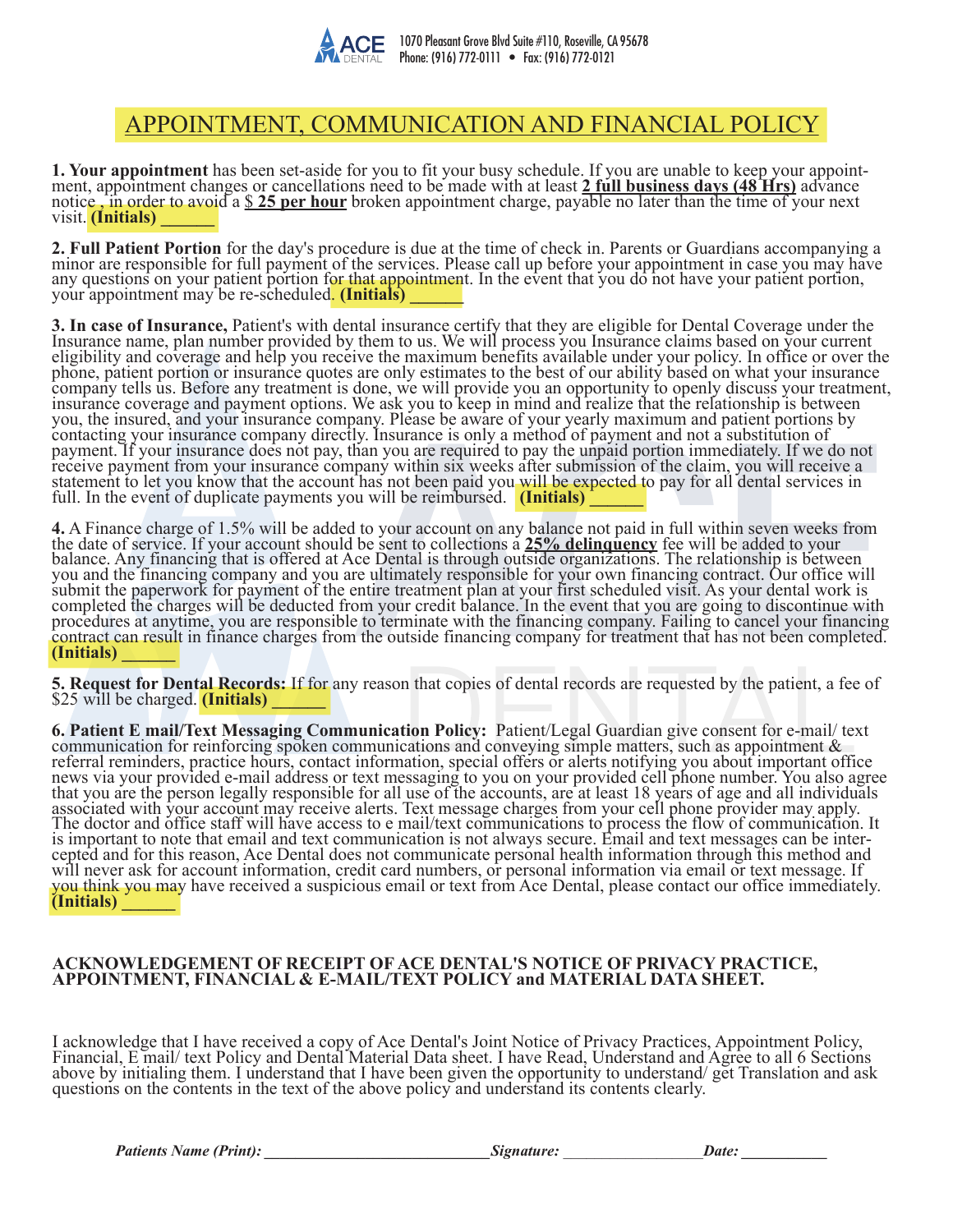

#### **Notice of Privacy Practices**

**This Notice describes how your health information may be used and disclosed and how you can get access to this information. Please review it carefully. The privacy of your health information is important to us.**

#### **Our Legal Duty**

Federal and state laws require us to maintain the privacy of your health information. We are also required to provide this Notice about our office's privacy practices, our legal duties, and your rights regarding your health information. We are required to follow the practices that are outlined in this Notice while it is in effect. This Notice takes effect **06/27/2014** and will remain in effect until we replace it.

We reserve the right to change our privacy practices and the terms of this Notice at any time, provided such changes are permitted by applicable law. We reserve the right to make changes in our privacy practices and the new terms of our Notice effective for all health information that we maintain, including health information we created or received before we made the changes. Before we make a significant change in our privacy practices, we will change this Notice and make the new Notice available upon request. For more information about our privacy practices or additional copies of this Notice, please contact us (*contact information below*).

**Uses and Disclosures of Health Information**: We use and disclose health information about you for treatment, payment, and healthcare operations. For example:

**Treatment:** We disclose medical information to our employees and others who are involved in providing the care you need. We may use or disclose your health information to another dentist or other healthcare providers providing treatment that we do not provide. We may also share your health information with a pharmacist in order to provide you with a prescription, or with a laboratory that performs tests or fabricates dental prostheses or orthodontic appliances. **Payment:** We may use and disclose your health information to obtain payment for services we provide you, unless you request that we restrict such disclosure to your health plan when you have paid out-of-pocket and in full for servic care Operations: We may use and disclose your health information in connection with our healthcare operations. Health-<br>care operations include, but are not limited to, quality assessment and improvement activities, reviewi or qualifications of healthcare professionals, evaluating practitioner and provider performance, conducting training programs, accreditation, certification, licensing or credentialing activities. **Your Authorization:** In addition to our use of your health information for treatment, payment or healthcare operations, you may give us written authorization to use your health information or to disclose it to anyone for any purpose. If you give us an authorization, you may revoke it in writing at any time. Your revocation will not affect any use or disclosures permitted by your authorization while it is in effect. Unless you give us a written authorization, we cannot use or disclose your health information for any reason except those described in this Notice. **To Your Family and Friends:** We must disclose your health information to you, as described in the Patient Rights section of this Notice. You have the right to request restrictions on disclosure to family members, other relatives, close personal friends, or any other person identified by you. **Unsecured Email:** We will not send you unsecured emails pertaining to your health information without your prior authorization. If you do authorize communications via unsecured email, you have the right to revoke the authorization at any time. **Persons Involved in Care:** We may use or disclose health information to notify, or assist in the notification of (including identifying or locating) a family member, your personal representative or another person responsible for your care, of your location, your general condition, or death. If you are present, then prior to use or disclosure of your health information, we will provide you with an opportunity to object to such uses or disclosures. In the event of your incapacity or emergency circumstances, we will disclose health information based on a determination using our professional judgment disclosing only health information that is directly relevant to the person's involvement in your healthcare. We will also use our professional judgment and our experience with common practice to make reasonable inferences of your best interest in allowing a person to pick up filled prescriptions, medical supplies, X-rays, or other similar forms of health information. **Change of Ownership:** If this dental practice is sold or merged with another practice or organization, your health records will become the property of the new owner. However, you may request that copies of your health information be transferred to another dental practice. **Required by Law:** We may use or disclose your health information when we are required to do so by law. **Public Health:** We may, and are sometimes legally obligated, to disclose your health information to public health agencies for purposes related to preventing or controlling disease, injury or disability; reporting abuse or neglect; reporting domestic violence; reporting to the Food and Drug Administration problems with products and reactions to medications; and reporting disease or infection exposure. Upon reporting suspected elder or dependent adult abuse or domestic violence, we will promptly inform you or your personal representative unless we believe the notification would place you at risk of harm or would require informing a personal representative we believe is responsible for the abuse or harm. **Marketing Health-Related Services:** We may contact you about products or services related to your treatment, case management or care coordination, or to propose other treatments or health-related benefits and services in which you may be interested. We may also encourage you to purchase a product or service when you visit our office. If you are currently an enrollee of a dental plan, we may receive<br>payment for communications to you in relation to our provision, coordination, or management of your ing our coordination or management of your health care with a third party, our consultation with other health care providers relating to your care, or if we refer you for health care. We will not otherwise use or disclose your health information for marketing purposes without you written authorization. We will disclose whether we receive payments for marketing activities you have authorized